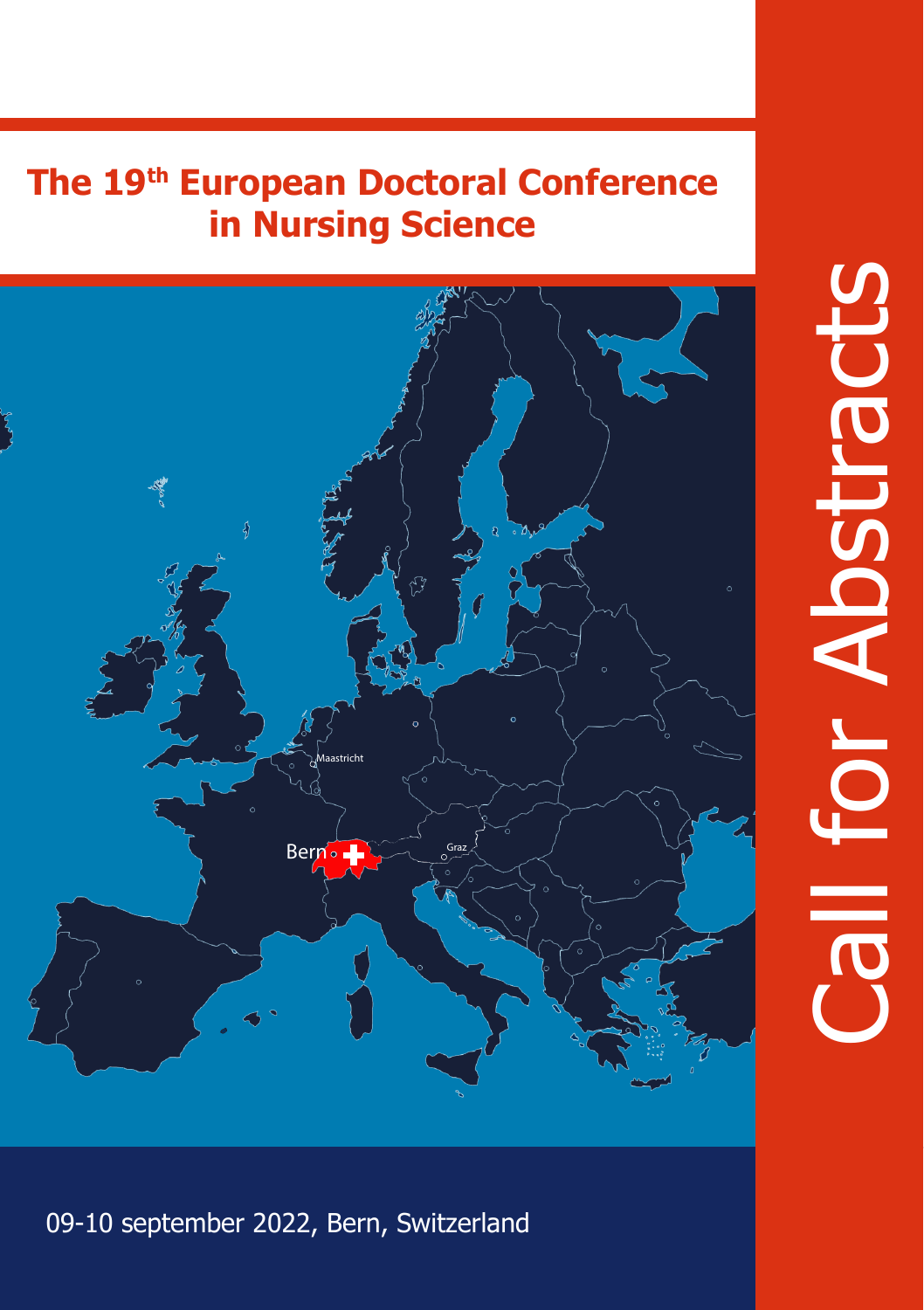# **The 19th European Doctoral Conference in Nursing Science**

"Designing the Future of Healthcare – Nurses Taking the Lead" is the motto of the 19th European Doctoral Conference in Nursing Science, which is a meeting point for PhD students from all over the world. During this conference PhD students in health or nursing Science present their contribution to the future of healthcare. Innovative and substantial findings will be discussed, which will enable fresh perspectives to be attained. Moreover, this conference offers PhD students a platform for practicing performances in an international context. This conference will also provide an excellent opportunity for networking and international knowledge exchange.

The EDCNS is a meeting point for PhD students from all over the world and is organized by PhD students in Health and Nursing Science from the Bern University of Applied Sciences (Switzerland), Maastricht University (the Netherlands) and the Medical University of Graz (Austria). The conference provides the opportunity for PhD students to:

- Present a research project as part of their thesis
- Learn what is currently happening in nursing science around the world
- Share experiences and information in the area of nursing research
- Network with colleagues all over the world
- Meet the Professors

All PhD students in nursing or health science, professors and healthcare professionals are very welcome to join the conference. Further information is available on the conference website. PhD students in health or nursing science are invited to submit an abstract for an oral or a poster presentation.

We would be very grateful if you would circulate this call for abstracts in your network. Yours sincerely,

The Organizational Committee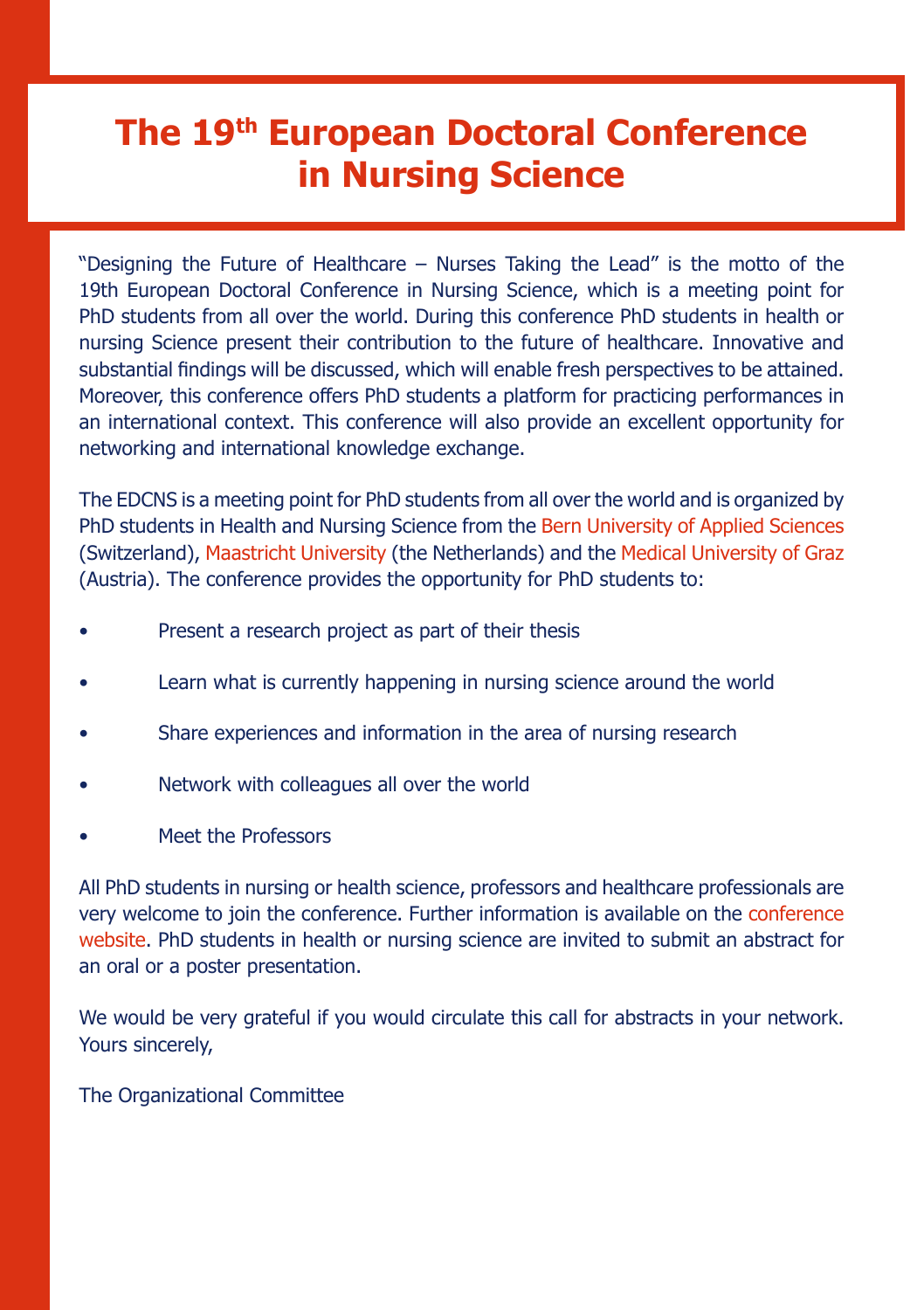# **"**Designing the Future of Healthcare – Nurses Taking the Lead**"**

To submit your abstract, please fill in the abstract form here.

The official conference language is English.

- 1. Oral presentation: 10 minutes and 5 minutes discussion<br>2 Doster presentation: lead 3 minutes
- Poster presentation: lead, 3 minutes

#### **Structure / Content**

- Presentation format Oral presentation, Poster presentation
- Title
- **Authors** Name and initial(s) of the Author(s), including the institutional affiliation in superscript numbers after each author
- **Institutions**
- Max. 2 institutions for each author.
- **Introduction**
- Aim of Study
- Methods
- Results (mandatory unless you are at an early stage of your PhD trajector)
- Discussion / Conclusion (mandatory unless you are at an early stage of your PhD trajector)
- Relevance for research and practice

#### **Length**

Limited to max. 300 words. Longer abstracts are not accepted.

#### **Reviewing and anonymization**

The abstract is assessed anonymously by the scientific committee. Therefore, it is important that the abstract does not mention names of persons or institutions that indicate the authorship.